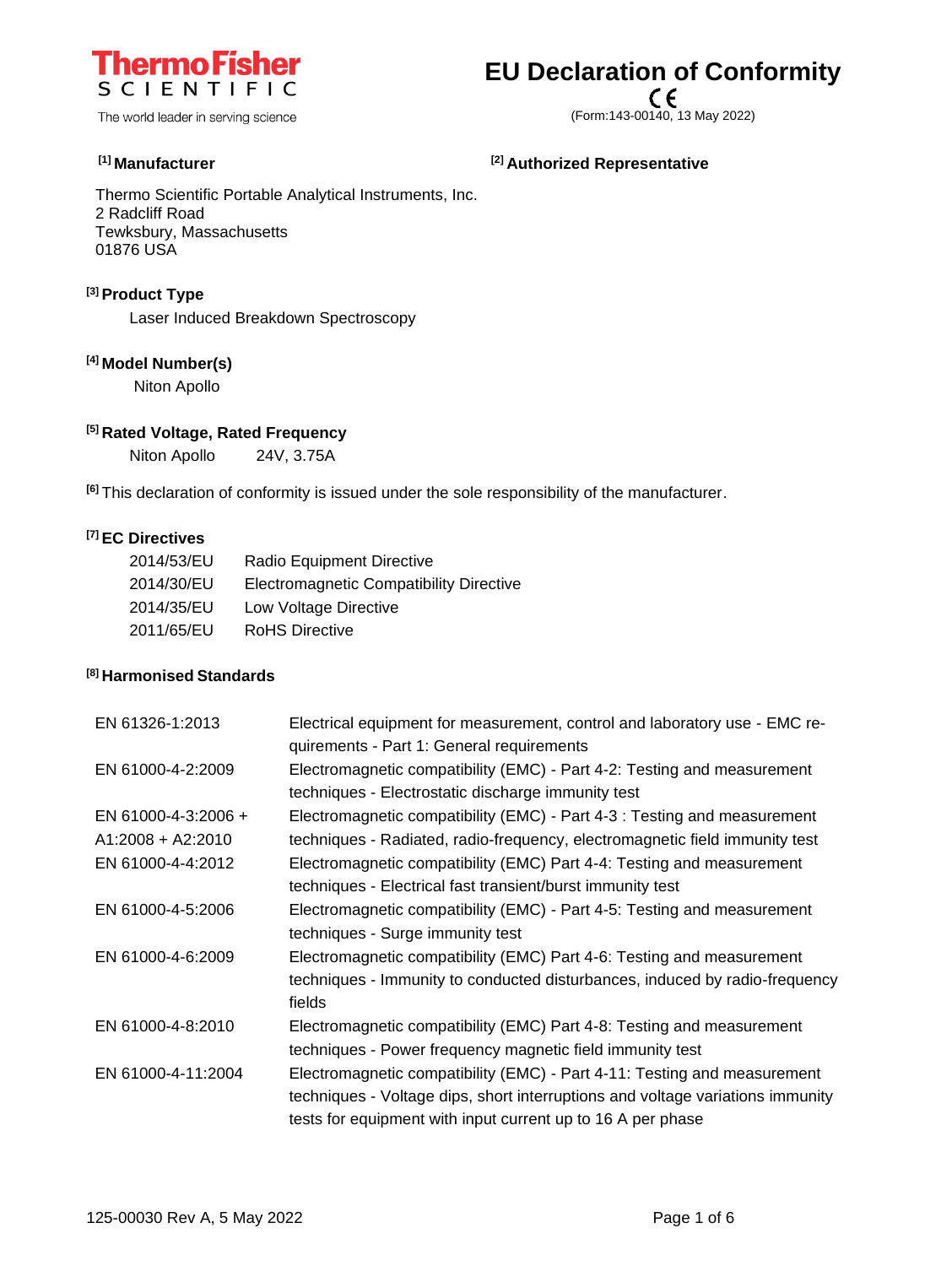## **ThermoFisher SCIENTIFIC**

The world leader in serving science

**EU Declaration of Conformity** 

(Form:143-00140, 13 May 2022)

| EN 61000-3-2:2014                                                                 | Electromagnetic compatibility (EMC) - Part 3-2: Limits - Limits for harmonic<br>current emissions (equipment input current $\leq 16$ A per phase)                                                                                                                                                                                                                                                                                                      |
|-----------------------------------------------------------------------------------|--------------------------------------------------------------------------------------------------------------------------------------------------------------------------------------------------------------------------------------------------------------------------------------------------------------------------------------------------------------------------------------------------------------------------------------------------------|
| EN 61000-3-3:2013                                                                 | Electromagnetic compatibility (EMC) Part 3-3: Limits - Limitation of voltage<br>changes, voltage fluctuations and flicker in public low-voltage supply systems,<br>for equipment with rated current $\leq 16$ A per phase and not subject to condi-<br>tional connection                                                                                                                                                                               |
| EN 55032:2015                                                                     | Electromagnetic compatibility of multimedia equipment - Emission Require-<br>ments                                                                                                                                                                                                                                                                                                                                                                     |
| EN 55011:2009<br>$+A1:2010$                                                       | Industrial, scientific and medical equipment - Radio-frequency disturbance<br>characteristics - Limits and methods of measurement                                                                                                                                                                                                                                                                                                                      |
| ETSI EN 301 489-1<br>2017                                                         | Electromagnetic Compatibility (EMC) standard for radio equipment and ser-<br>vices; Part 1: Common technical requirements; Harmonised Standard for<br><b>Electromagnetic Compatibility</b>                                                                                                                                                                                                                                                             |
| ETSI EN 301 489-17<br>2017                                                        | Electromagnetic Compatibility (EMC) standard for radio equipment and ser-<br>vices; Part 17: Specific conditions for Broadband Data Transmission Sys-<br>tems; Harmonised Standard covering the essential requirements of article<br>3.1(b) of Directive 2014/53/EU                                                                                                                                                                                    |
| ETSI EN 301 489-19<br>2017                                                        | Electromagnetic Compatibility (EMC) standard for radio equipment and ser-<br>vices; Part 19: Specific conditions for Receive Only Mobile Earth Stations<br>(ROMES) operating in the 1,5 GHz band providing data communications and<br>GNSS receivers operating in the RNSS band (ROGNSS) providing position-<br>ing, navigation, and timing data; Harmonised Standard covering the essential<br>requirements of article 3.1(b) of Directive 2014/53/EU |
| ETSI EN 300 328 v2.1.1<br>Sections 4.3.1.10,<br>4.3.1.11, 4.3.2.9 and<br>4.3.2.10 | Wideband transmission systems; Data transmission equipment operating in<br>the 2,4 GHz band; Harmonised Standard for access to radio spectrum                                                                                                                                                                                                                                                                                                          |
| ETSI EN 303 413 v1.1.1<br>Section 4.2.1, Section<br>4.2.2                         | Satellite Earth Stations and Systems (SES); Global Navigation Satellite Sys-<br>tem (GNSS) receivers; Radio equipment operating in the 1 164 MHz to 1 300<br>MHz and 1 559 MHz to 1 610 MHz frequency bands; Harmonised Standard<br>covering the essential requirements of article 3.2 of Directive 2014/53/EU                                                                                                                                         |
| IEC 60825-1:2014<br>EN 61010-1:2010 3rd<br>Edition                                | Safety of laser products - Part 1: Equipment classification and requirements<br>Safety Requirements For Electrical Equipment For Measurement, Control,<br>And Laboratory Use - Part 1: General Requirements                                                                                                                                                                                                                                            |

## **[9] RoHS Compliance**

The object(s) of the declaration described herein is/are in conformity with Directive 2011/65/EU of the European Parliament and of the Council of 8 June 2011 on the restriction of the use of certain hazardous substances in electrical and electronic equipment as amended by (EU) 2015/863 and (EU) 2017/2012.

**[10]** This declaration is valid for products manufactured after: January 5, 2019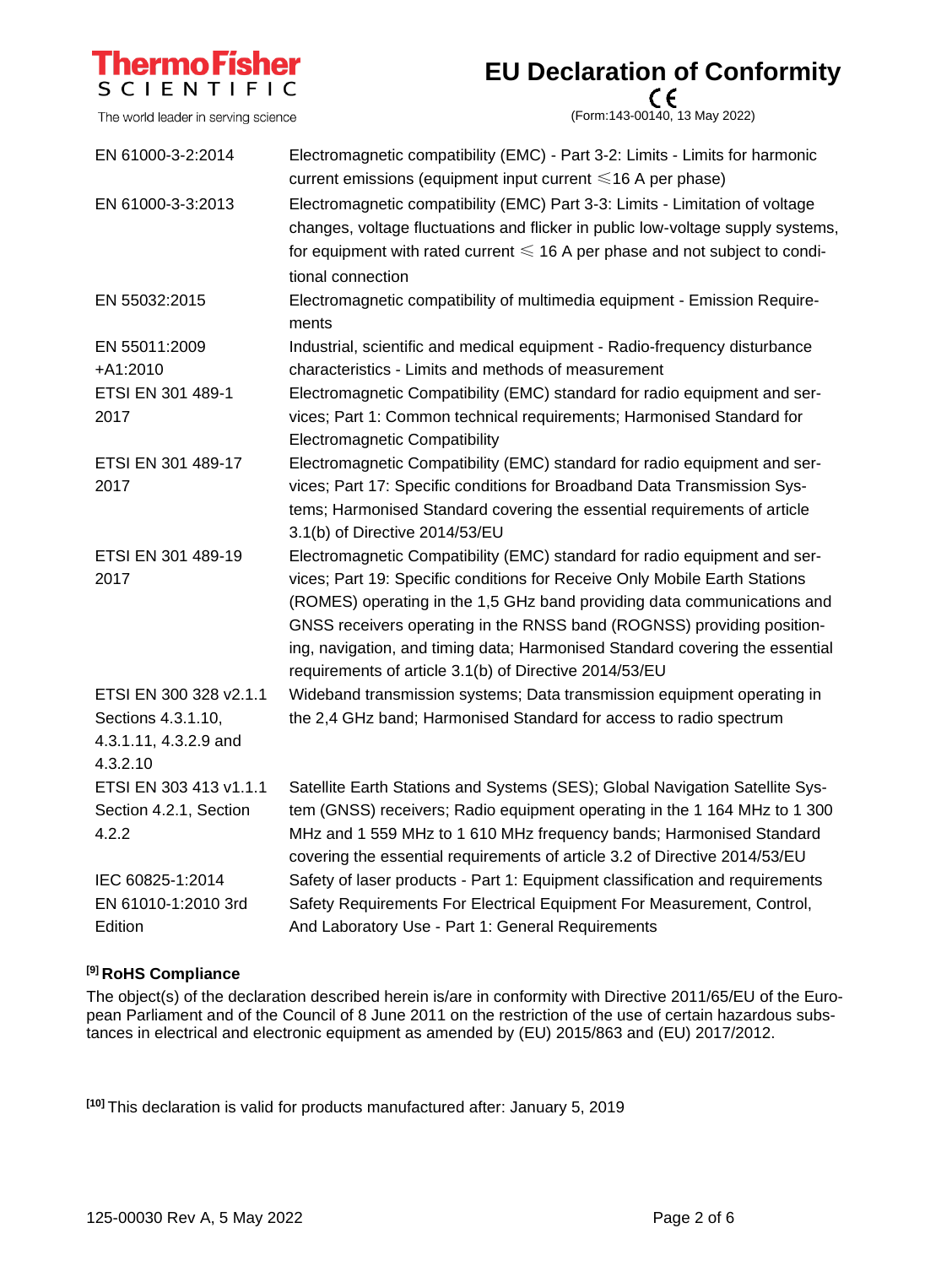

Issue date : 5/13/2022

## **EU Declaration of Conformity**  (Form:143-00140, 13 May 2022)

Peter R. Ness Sr. Regulatory Specialist Thermo Scientific Portable Analytical Instruments, Inc.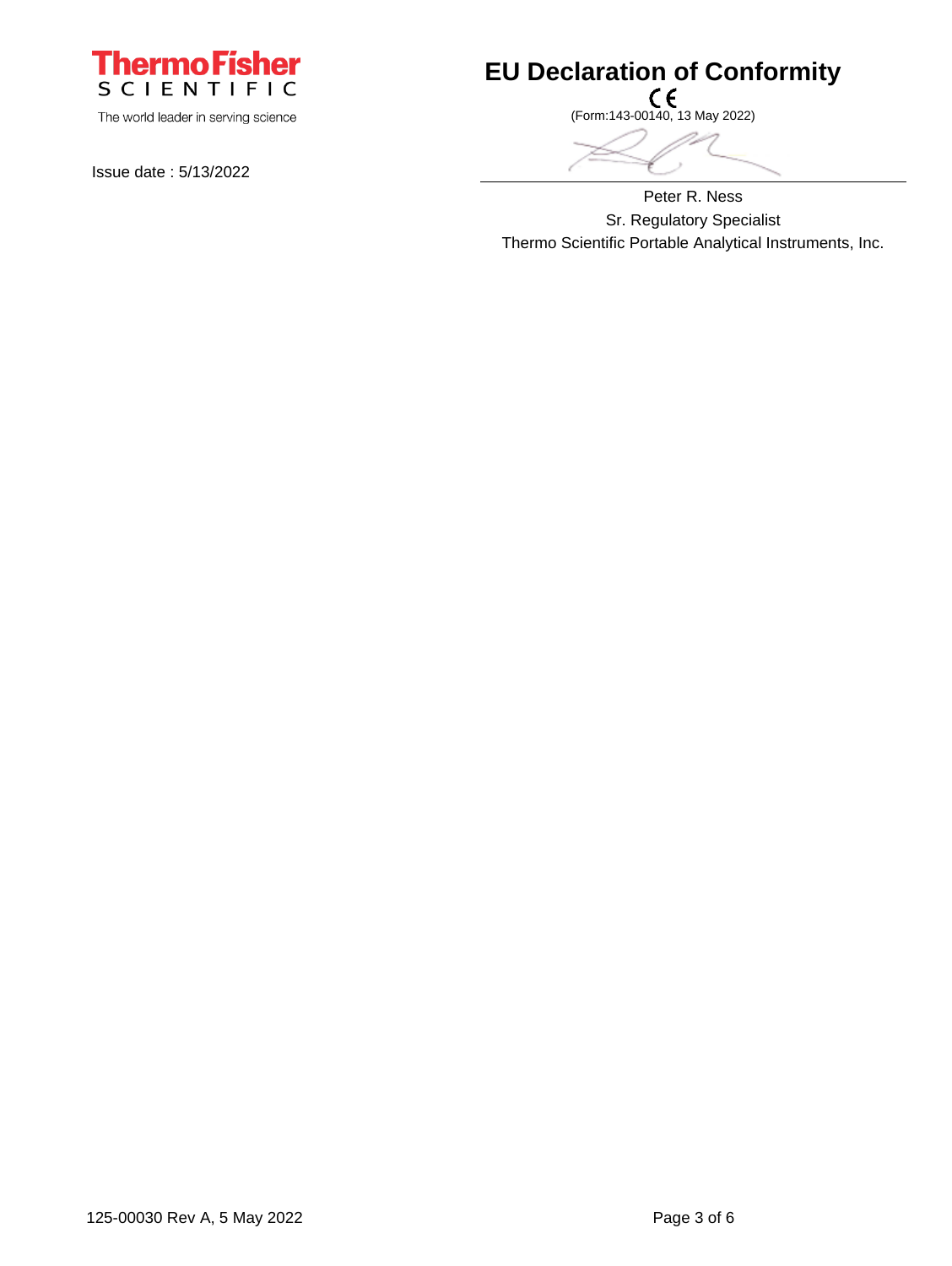

# **EU Declaration of Conformity**  (Form:143-00140, 13 May 2022)

<mark>DE)</mark> <sup>[1]</sup> Hersteller - <sup>[2]</sup> Bevollmächtigter Vertreter - <sup>[3]</sup> Produkttyp - <sup>[4]</sup> Modellbezeichnung(en) - <sup>[5]</sup> Nennspannung, Nennfrequenz – <sup>[6]</sup> Wir erklären hiermit in alleiniger Verantwortung, dass die vorgenannten Produkte die Bestimmungen der folgenden EG.Richtlinien und harmonisierten Normen erfüllen: **[7] EG-Richtlinien - [8] Normen - [9]** Der oben beschriebene Gegenstand der Erklärung entspricht den Bestimmungen der Richtlinie 2011/65/EU des Europäischen Parlaments und des Rates vom 8. Juni 2011 zur Beschränkung der Verwendung bestimmter gefährlicher Stoffe in Elektro- und Elektronikgeräten, geändert durch (EU ) 2015/863 und (EU) 2017/2012 - **[10]** Diese Erklärung gilt für das Produkt mit folgender Seriennummer und Herstellungsdatum

<mark>FR)</mark> <sup>[1]</sup> Fabricant - <sup>[2]</sup> Représentant agréé - <sup>[3]</sup> Type de produit - <sup>[4]</sup> Désignation(s) du modèle - <sup>[5]</sup> Tension nominale, Fréquence nominale – <sup>[6]</sup> Par la présente, nous déclarons sous notre entière responsabilité que les produits cités plus haut respectent les dispositions des directives et les normes harmonisées de l'Union européenne suivantes : <sup>[7]</sup> Directives européennes - <sup>[8]</sup> Normes - <sup>[9]</sup> L'objet de la déclaration décrit ci-dessus est conforme aux dispositions de la directive 2011/65/UE du Parlement européen et du Conseil du 8 juin 2011 relative à la limitation de l'utilisation de certaines substances dangereuses dans les équipements électriques et électroniques telle que modifiée par (EU ) 2015/863 et (UE) 2017/2012- **[10]**  La présente déclaration est valable pour le produit portant le numéro de série et la date de fabrication suivants.

<mark>IT)[1] Produttore - [2] Rappresentante autorizzato - [3] Tipo di prodotto - [4] Nomi dei modelli - [5] Tensione nominale, Frequenza nominali – [6]</mark> Con la presente si dichiara sotto la nostra esclusiva responsabilità che i summenzionati prodotti soddisfano i requisiti delle seguenti direttive e standard armonizzati CE: **[7] Direttive CE - [8] Standard - [9]** L'oggetto della dichiarazione sopra descritta è conforme alle disposizioni della Direttiva 2011/65/UE del Parlamento Europeo e del Consiglio, dell'8 giugno 2011, relativa alla restrizione dell'uso di determinate sostanze pericolose nelle apparecchiature elettriche ed elettroniche, come modificata da (UE ) 2015/863 e (UE) 2017/2012 - **[10]**Questa ichiarazione è valida per il prodotto con i seguenti numero di serie e data di produzione

ES) [1] Fabricante: [2] Representante autorizado: [3] Tipo de producto: [4] Modelos: [5] Tensión nominal, Frecuencia nominal: [6] Por medio de la presente, declaramos bajo nuestra exclusiva responsabilidad que los productos arriba mencionados cumplen con las disposiciones de las siguientes directivas comunitarias (CE) y normas armonizadas: **[7] Directivas CE: [8] Normas: [9]** El objeto de la declaración descrito anteriormente cumple con lo dispuesto en la Directiva 2011/65/UE del Parlamento Europeo y del Consejo, de 8 de junio de 2011, sobre restricciones a la utilización de determinadas sustancias peligrosas en aparatos eléctricos y electrónicos modificada por (UE ) 2015/863 y (UE) 2017/2012 - **[10]** Esta declaración es válida para el producto con el siguiente número de serie y fecha de manufactura

<mark>PT) [1] Fabricante - [2] Representante Autorizado - [3] Tipo de Produto - [4] Nome(s) do Modelo - [5] Tensão Nominal, Frequência Nominal – [6]</mark> Pelo presente, declaramos sob nossa única responsabilidade que os produtos acima mencionados cumprem as disposições das seguintes Directivas da CE e das normas harmonizadas: **[7] Directivas da CE - [8] Normas - [9]** O objeto da declaração descrita acima está em conformidade com as disposições da Diretiva 2011/65/UE do Parlamento Europeu e do Conselho, de 8 de junho de 2011, sobre a restrição do uso de certas substâncias perigosas em equipamentos elétricos e eletrônicos, conforme alterada por (UE ) 2015/863 e (UE) 2017/2012 - **[10]** Esta Declaração é válida para o produto com o seguinte número de série e data de fabrico

**NL)** <sup>[1]</sup> Producent - <sup>[2]</sup> Gemachtigd vertegenwoordiger - <sup>[3]</sup> Producttype - <sup>[4]</sup> Modelnaam/namen - <sup>[5]</sup> Nominale spanning, nominale frequentie – **[6]**Wij verklaren bij deze onder onze eigen verantwoordelijkheid dat de bovengenoemde producten voldoen aan de bepalingen van de volgende ECrichtlijnen en geharmoniseerde normen: **[7] EC-richtlijnen - [8] Normen – [9]** Het hierboven beschreven object is in overeenstemming met Richtlijn 2011/65/EU van het Europees Parlement en de Raad van 8 juni 2011 betreffende de beperking van het gebruik van bepaalde gevaarlijke stoffen in elektrische en elektronische apparatuur zoals gewijzigd door (EU) 2015/863 en (EU) 2017/2012 - **[10 ]**Deze verklaring is geldig voor het product met het volgende serienummer en productiedatum.

**PL) [1] Producent - [2] Autoryzowany Przedstawiciel - [3] Typ produktu - [4] Nazwa(y) modelu - [5] Napięcie znamionowe , częstotliwość znamionowa** - [6] Deklarujemy z pełną odpowiedzialnością, że powyżej wymienione produkty spełniają wymagania następujących dyrektyw WE oraz norm zharmonizowanych: **[7] dyrektywy KE - [8] Standardy** [9] Opisany powyżej przedmiot deklaracji jest zgodny z postanowieniami Dyrektywy Parlamentu Europejskiego i Rady 2011/65/UE z dnia 8 czerwca 2011 r. w sprawie ograniczenia stosowania niektórych niebezpiecznych substancji w sprzęcie elektrycznym i elektronicznym z poprawką (UE ) 2015/863 i (UE) 2017/2012 - [10] Niniejsza deklaracja jest ważna dla produktu z następującym numerem seryjnym oraz datą produkcji.

CS) [1] Výrobce - [2] Autorizovaný zástupce - [3] Typ produktu - [4] Názvy modelů - [5] Jmenovité napětí, jmenovitý kmitočet – [6] Tímto prohlašujeme na svou výhradní odpovědnost, že výše uvedené produkty vyhovují ustanovením následujících Směrnic ES a harmonizovaných norem: **[7] Směrnice ES - [8] Normy - [9]** Výše popsaný předmět prohlášení je ve shodě se směrnicí Evropského parlamentu a Rady 2011/65/EU ze dne 8. června 2011 o omezení používání některých nebezpečných látek v elektrických a elektronických zařízeních ve znění pozdějších předpisů (EU ) 2015/863 a (EU) 2017/2012 - **[10]** Toto prohlášení o shodě platí pro produkt s následujícím výrobním číslem a datem výroby.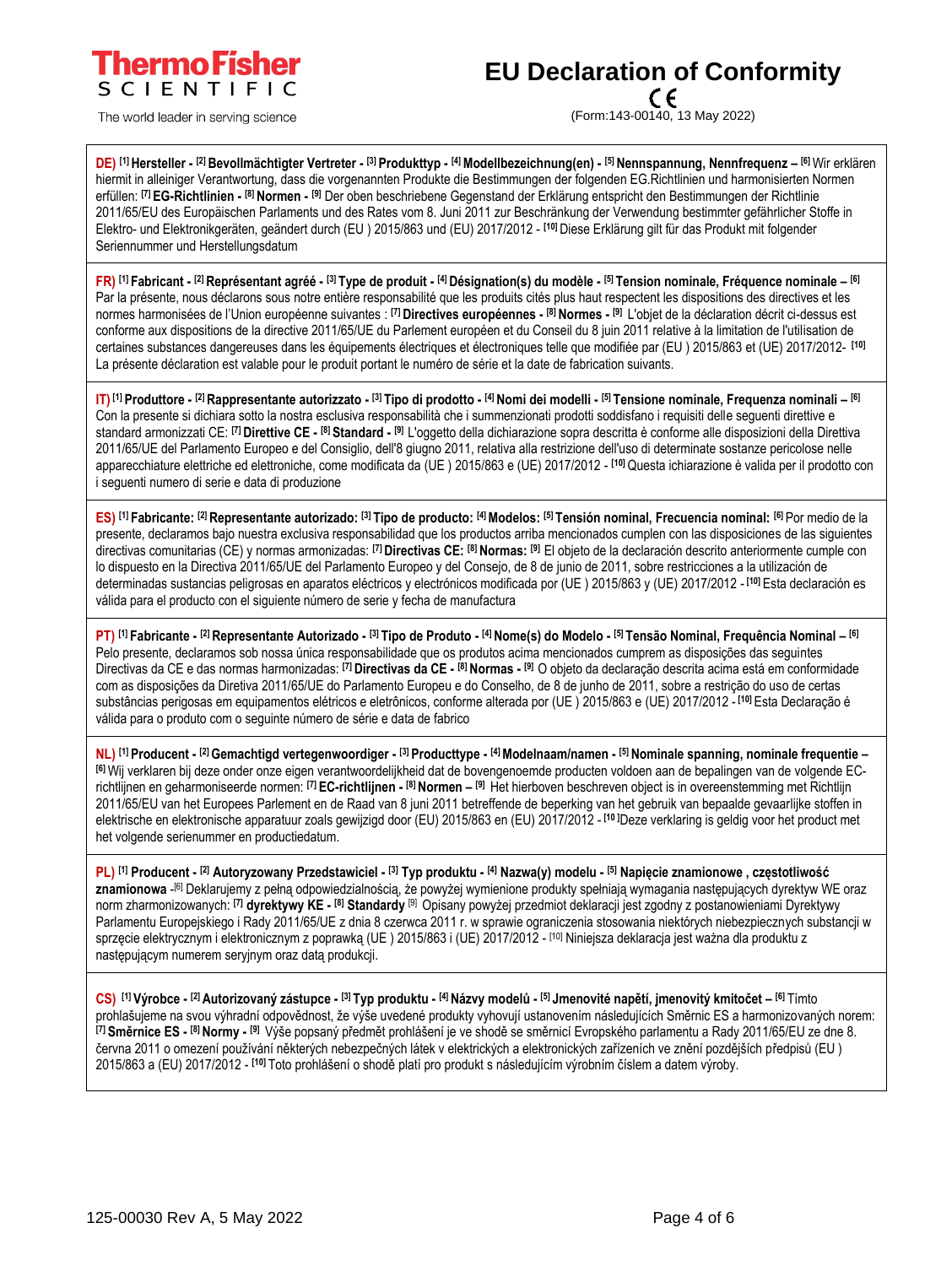

# **EU Declaration of Conformity**  (Form:143-00140, 13 May 2022)

<mark>SK)</mark> <sup>[1]</sup> Výrobca – <sup>[2]</sup> Autorizovaný zástupca – <sup>[3]</sup> Typ produktu – <sup>[4]</sup> Názov modelu(-ov) – <sup>[5]</sup> Menovité napätie, menovitá frekvencia – <sup>[6]</sup> Týmto na vlastnú zodpovednosť vyhlasujeme, že vyššie uvedené produkty spĺňajú ustanovenia nasledujúcich smerníc ES a harmonizovaných noriem: **[7] Smernice ES – [8] Normy – [9]** Vyššie opísaný predmet vyhlásenia je v súlade so Smernicou Európskeho parlamentu a Rady 2011/65 / EÚ z 8. júna 2011 o obmedzení používania určitých nebezpečných látok v elektrických a elektronických zariadeniach v znení neskorších predpisov (EÚ) 2015/863 a (EÚ) 2017/2012 - **[10]** Toto vyhlásenie platí pre produkty s nasledujúcim sériovým číslom a dátumom výroby.

<mark>DA) [1] Producent - [2] Autoriseret repræsentant - [3] Produkttype - [4] Modelnavn(e) - [5] Vurderet spænding, vurderet frekvens – [6] Hermed erk-</mark> lærer vi vores eneansvar for, at de ovenfor nævnte produkter opfylder provisionerne af de følgende EU-direktiver og harmoniserede standarder: **[7]**  EU-direktiver - <sup>[8]</sup> Standarder - <sup>[9]</sup> Genstanden for erklæringen, som beskrevet ovenfor, er i overensstemmelse med Europa-Parlamentets og Rådets direktiv 2011/65/EU af 8. juni 2011 om begrænsning af anvendelsen af visse farlige stoffer i elektrisk og elektronisk udstyr som ændret af (EU) 2015/863 og (EU) 2017/2012 - **[10]** Denne bekendtgørelse er gyldig for produktet med det følgende serienummer og fremstillingsdato

**SV) [1] Tillverkare - [2] Auktoriserad representant - [3] Produkttyp - [4] Modellnamn - [5] Märkspänning, märkfrekvens – [6]** Vi deklarerar härmed under eget ansvar att de ovan nämnda produkterna uppfyller det stipulerade i följande EU-direktiv och harmoniserande standarder: <sup>[7]</sup> **EU-direktiv - <sup>[8]</sup> Standarder -** <sup>[9]</sup> Föremålet för försäkran ovan överensstämmer med Europaparlamentets och rådets direktiv 2011/65/EU av den 8 juni 2011 om begränsning av användningen av vissa farliga ämnen i elektrisk och elektronisk utrustning i ändrat genom (EU) 2015/863 och (EU) 2017/2012 - **[10]** Denna deklaration gäller för produkter med följande serienummer och tillverkningsdatum

<mark>FI)</mark> [1] Valmistaja - [2] Valtuutettu edustaja - [3] Tuotetyyppi - [4] Mallin nimi/nimet - [5] Nimellisjännite, Nimellistaajuus – [6] Vakuutamme täten omalla vastuullamme, että em. tuotteet täyttävät seuraavien EY-direktiivien ja yhdenmukaistettujen standardien asettamat vaatimukset: **[7] EYdirektiivit - [8] Standardit - [9]** Edellä kuvattu vakuutuksen kohde on tiettyjen vaarallisten aineiden käytön rajoittamisesta sähkö- ja elektroniikkalaitteissa 8 päivänä kesäkuuta 2011 annetun Euroopan parlamentin ja neuvoston direktiivin 2011/65/EU vaatimusten mukainen, sellaisena kuin se on muutettuna ( EU) 2015/863 ja (EU) 2017/2012 - <sup>[10]</sup> Tämä vakuutus on voimassa tuotteelle jossa on seuraava sarjanumero ja valmistuspäivämäärä

ET) <sup>[1]</sup> Tootja - <sup>[2]</sup> Volitatud esindaja - <sup>[3]</sup> Toote tüüp - <sup>[4]</sup> Mudeli nimetused - <sup>[5]</sup> Nimipinge, nimisagedus – <sup>[6]</sup> Käesolevaga kinnitame enda ainuvastutusel, et eelpool mainitud tooted vastavad EL Direktiivide ja harmoneeritud standardite nõuetele: **[7] EL Direktiivid - [8] Standardid - [9]** Eespool kirjeldatud deklaratsiooni objekt vastab Euroopa Parlamendi ja nõukogu 8. juuni 2011. aasta direktiiviga 2011/65/EL teatavate ohtlike ainete kasutamise piiramise kohta elektri- ja elektroonikaseadmetes sätetele, mida on muudetud (EL) 2015/863 ja (EL) 2017/2012 - **[10]** Käesolev deklaratsiooni kehtib alljärgneva seerianumbriga ja valmistamiskuupäevaga tootele.

<mark>LV) <sup>[1]</sup> Ražotājs - <sup>[2]</sup> Pilnvarotais pārstāvis - <sup>[3]</sup> Produkta veids - <sup>[4]</sup> Modeļa nosaukums(i) - <sup>[5]</sup> Nominālais spriegums, Nominālā frekvence – <sup>[6]</sup></mark> Mēs, saskaņā ar mūsu atbildību atzīstam, ka iepriekšminētie produkti atbilst šādām EK direktīvām un saskaņotajiem standartiem: **[7] EK Direktīvas - [8] Standarti - [9]** IIepriekš aprakstītais deklarācijas priekšmets ir saskaņā ar Eiropas Parlamenta un Padomes Direktīvu 2011/65/ES (2011. gada 8. jūnijs) par dažu bīstamu vielu izmantošanas ierobežošanu elektriskās un elektroniskās iekārtās, kurā grozījumi izdarīti ar (ES) 2015/863 un (ES) 2017/2012 - **[10]** Šī deklarācija ir derīga produktam ar šādu sērija numuru un izgatavošanas datumu

<mark>MT) [1] Manifattur - 「2</mark>] Rappreżentant Awtorizzat - 「3] Tip ta' Prodott- 「4] Isem(Ismijiet) tal-Mudell- 「5] Rated Voltage, Rated Frequency ― 「<sup>6]</sup> Hawnhekk aħna niddikjaraw, taħt ir-responsabbiltà unika tagħna, li l-prodotti msemmija hawn fuq jissodisfaw id-dispożizzjonijiet tad-Direttivi tal-KE u listandards armonizzati li ġejjin: <sup>[7]</sup> Di**rettivi tal-KE - <sup>[8]</sup> Standards - <sup>[9]</sup> L**-oġġett tad-dikjarazzjoni deskritt hawn fuq jikkonforma mad-Direttiva 2011/65/UE tal-Parlament Ewropew u tal-Kunsill tat-8 ta' Ġunju 2011 dwar ir-restrizzjoni tal-użu ta' ċerti sustanzi perikolużi fit-tagħmir elettriku u elettroniku kif emendata minn (UE) 2015/863 u (UE) 2017/2012- <sup>[10]</sup> Din id-dikjarazzjoni hi valida għall-prodott bin-numru tas-serje u d-data talmanifattura li ġejjin

<mark>LT) <sup>[1]</sup> Gamintojas - <sup>[2]</sup> Įgaliotas atstovas - <sup>[3]</sup> Gaminio tipas - <sup>[4]</sup> Modelio pavadinimas (-ai) - <sup>[5]</sup> Nominalioji įtampa, Nominalusis dažnis – <sup>[6]</sup> Šiuo</mark> mes, savo pačių atsakomybe, skelbiame, kad minėti gaminiai atitinka šias EB direktyvų ir harmonizuotų standartų nuostatas: **[7] EB direktyvos - [8] Standartai - [9]** Pirmiau aprašytasis deklaracijos objektas atitinka 2011 m. birželio 8 d. Europos Parlamento ir Tarybos direktyvą 2011/65/ES dėl tam tikrų pavojingų medžiagų elektros ir elektroninėje įrangoje naudojimo apribojimo su pakeitimais, padarytais (ES) 2015/863 ir (ES) 2017/2012 - **[10]**  deklaracija galioja gaminiams su šiais serijos numeriais ir šiomis pagaminimo datomis

<mark>SL) [1] Proizvajalec- [2] Pooblaščeni zastopnik - [3] Tip izdelka - [4] Naziv(i) modela(ov) - [5] Nazivna napetost, Nazivna frekvenca – [6] S polno</mark> odgovornostjo izjavljamo, da zgoraj navedeni izdelki ustrezajo predpisom naslednjih Direktiv EU in usklajenih standardov: **[7] Direktive EU - [8] Standardi- [9]** Predmet zgoraj opisane izjave je v skladu z določbami Direktive 2011/65/EU Evropskega parlamenta in Sveta z dne 8. junija 2011 o omejevanju uporabe nekaterih nevarnih snovi v električni in elektronski opremi, kakor je bila spremenjena z (EU ) 2015/863 in (EU) 2017/2012 - **[10]** Ta izjava velja za izdelek z naslednjo serijsko številko in datumom izdelave